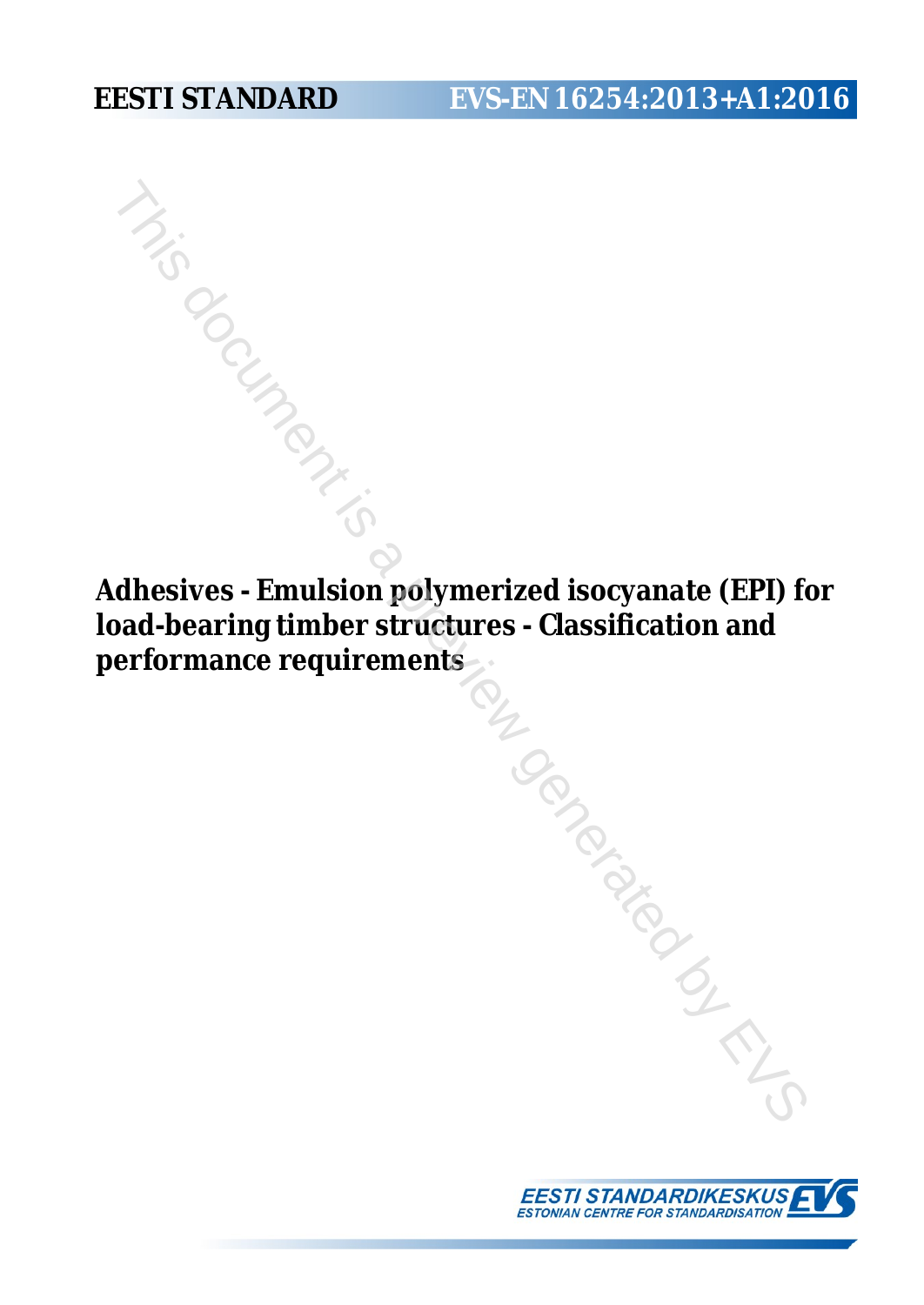### **EESTI STANDARDI EESSÕNA NATIONAL FOREWORD**

| See Eesti standard EVS-EN 16254:2013+A1:2016<br>sisaldab of<br>Euroopa<br>standardi<br>16254:2013+A1:2016 ingliskeelset teksti.                                                                | This<br>Estonian<br>standard<br>EVS-EN<br>$EN$   16254:2013+A1:2016 consists of the English text<br>0f<br>the<br>European<br>standard<br>EN<br>16254:2013+A1:2016. |
|------------------------------------------------------------------------------------------------------------------------------------------------------------------------------------------------|--------------------------------------------------------------------------------------------------------------------------------------------------------------------|
| Standard<br>sellekohase<br>jõustunud<br>on<br>avaldamisega EVS Teatajas                                                                                                                        | teate This standard has been endorsed<br>with a<br>notification published in the official bulletin of the<br>Estonian Centre for Standardisation.                  |
| Euroopa standardimisorganisatsioonid on teinud<br>rahvuslikele<br>Euroopa<br>standardi<br>liikmetele<br>kättesaadavaks 13.04.2016.                                                             | Date of Availability of the European standard is<br>13.04.2016.                                                                                                    |
| Standard<br>kättesaadav<br>on<br>Standardikeskusest.                                                                                                                                           | The standard is available from the Estonian Centre<br>Eesti  <br>for Standardisation.                                                                              |
| vormi või saates e-kirja meiliaadressile <u>standardiosakond@evs.ee</u> .                                                                                                                      | Tagasisidet standardi sisu kohta on võimalik edastada, kasutades EVS-i veebilehel asuvat tagasiside                                                                |
| ICS 83.180                                                                                                                                                                                     |                                                                                                                                                                    |
| Standardite reprodutseerimise ja levitamise õigus kuulub Eesti Standardikeskusele                                                                                                              |                                                                                                                                                                    |
| vormis või millisel teel ilma Eesti Standardikeskuse kirjaliku loata on keelatud.                                                                                                              | Andmete paljundamine, taastekitamine, kopeerimine, salvestamine elektroonsesse süsteemi või edastamine ükskõik millises                                            |
| Kui Teil on küsimusi standardite autorikaitse kohta, võtke palun ühendust Eesti Standardikeskusega:<br>Aru 10, 10317 Tallinn, Eesti; koduleht www.evs.ee; telefon 605 5050; e-post info@evs.ee |                                                                                                                                                                    |
| The right to reproduce and distribute standards belongs to the Estonian Centre for Standardisation                                                                                             |                                                                                                                                                                    |
| photocopying, without a written permission from the Estonian Centre for Standardisation.                                                                                                       | No part of this publication may be reproduced or utilized in any form or by any means, electronic or mechanical, including                                         |
|                                                                                                                                                                                                |                                                                                                                                                                    |

### ICS 83.180

If you have any questions about copyright, please contact Estonian Centre for Standardisation:

Aru 10, 10317 Tallinn, Estonia; homepage [www.evs.ee](http://www.evs.ee/); phone +372 605 5050; e-mail info@evs.ee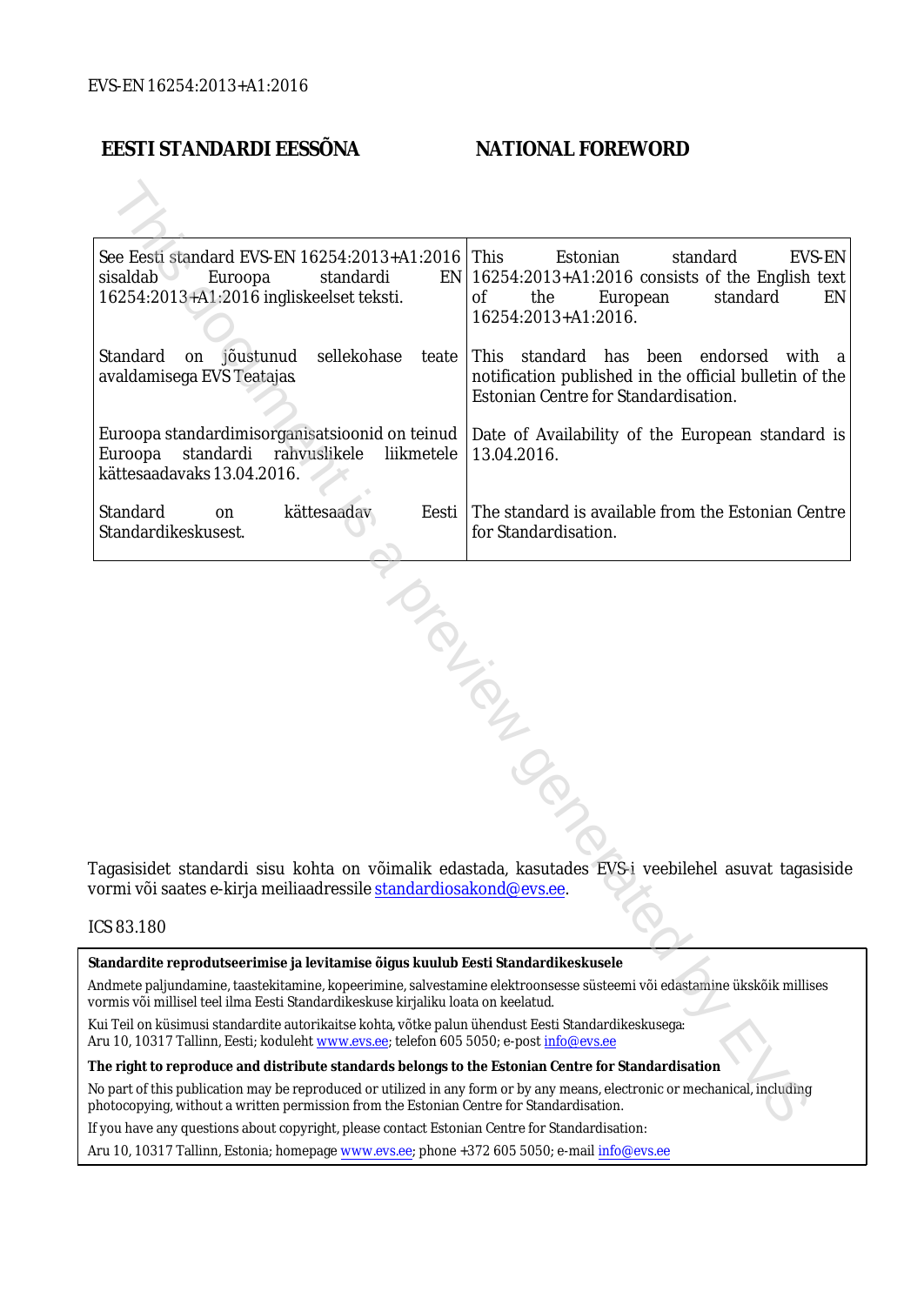# EUROPEAN STANDARD NORME EUROPÉENNE EUROPÄISCHE NORM

# **EN 16254:2013+A1**

April 2016

ICS 83.180 Supersedes EN 16254:2013

English Version

# Adhesives - Emulsion polymerized isocyanate (EPI) for load-bearing timber structures - Classification and performance requirements Expected by EVA and External Control of the specified by the CHA and CHA and CHA and CHA and CHA and CHA and CHA and CHA and CHA and CHA and CHA and CHA and CHA and CHA and CHA and CHA and CHA and CHA and CHA and CHA and

Adhésifs - Isocyanate polymérisé en émulsion (EPI) pour structures portantes en bois - Classification et exigences de performance

 Klebstoffe - Emulsionspolymerisiertes Isocyanat (EPI) für tragende Holzbauteile - Klassifizierung und Leistungsanforderungen

This European Standard was approved by CEN on 22 June 2013 and includes Amendment 1 approved by CEN on 9 February 2016.

CEN members are bound to comply with the CEN/CENELEC Internal Regulations which stipulate the conditions for giving this European Standard the status of a national standard without any alteration. Up-to-date lists and bibliographical references concerning such national standards may be obtained on application to the CEN-CENELEC Management Centre or to any CEN member.

This European Standard exists in three official versions (English, French, German). A version in any other language made by translation under the responsibility of a CEN member into its own language and notified to the CEN-CENELEC Management Centre has the same status as the official versions.

CEN members are the national standards bodies of Austria, Belgium, Bulgaria, Croatia, Cyprus, Czech Republic, Denmark, Estonia, Finland, Former Yugoslav Republic of Macedonia, France, Germany, Greece, Hungary, Iceland, Ireland, Italy, Latvia, Lithuania, Luxembourg, Malta, Netherlands, Norway, Poland, Portugal, Romania, Slovakia, Slovenia, Spain, Sweden, Switzerland, Turkey and United Kingdom.



EUROPEAN COMMITTEE FOR STANDARDIZATION COMITÉ EUROPÉEN DE NORMALISATION EUROPÄISCHES KOMITEE FÜR NORMUNG

**CEN-CENELEC Management Centre: Avenue Marnix 17, B-1000 Brussels**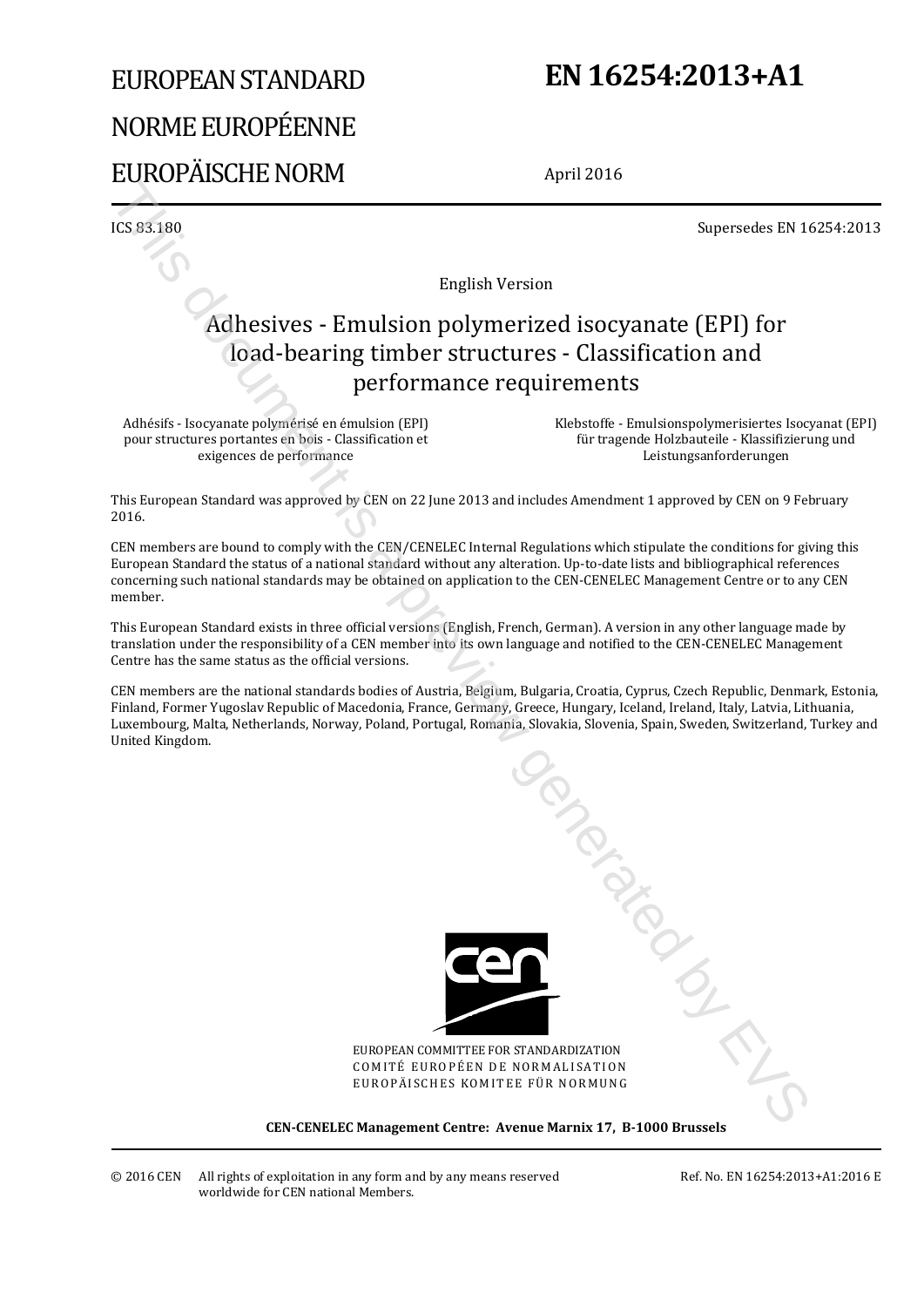# **Contents** Page

| <b>Contents</b>  |                                                                                   | Page |
|------------------|-----------------------------------------------------------------------------------|------|
|                  |                                                                                   |      |
|                  |                                                                                   |      |
|                  |                                                                                   |      |
| $\mathbf{1}$     |                                                                                   |      |
| $\mathbf{2}$     |                                                                                   |      |
| 3                |                                                                                   |      |
| $\boldsymbol{4}$ |                                                                                   |      |
| 5                |                                                                                   |      |
| 5.1              |                                                                                   |      |
| 5.2              |                                                                                   |      |
| 5.3              |                                                                                   |      |
| 5.4              | Tensile strength perpendicular to the glue line after climatic treatment (acid    |      |
| 5.5              |                                                                                   |      |
| 5.6              |                                                                                   |      |
| 5.7              | Creep deformation test at cyclic climate conditions with specimens loaded in      |      |
| 5.8              | Long term sustained load test at cyclic climate conditions with specimens loaded  |      |
| 6                |                                                                                   |      |
| 6.1              |                                                                                   |      |
| 6.2              |                                                                                   |      |
| 6.3              |                                                                                   |      |
| 6.4              | Determination of tensile strength perpendicular to the glue line after climatic   |      |
| 6.5              |                                                                                   |      |
| 6.6              |                                                                                   |      |
| 6.7              |                                                                                   |      |
|                  |                                                                                   |      |
| 6.8              | Long term sustained load test at cyclic climate conditions with specimens loaded  |      |
| 7                |                                                                                   |      |
| 7.1              |                                                                                   |      |
| 7.2              |                                                                                   |      |
| 7.3              |                                                                                   |      |
| 7.4              |                                                                                   |      |
|                  |                                                                                   |      |
|                  |                                                                                   |      |
|                  | Annex C (informative) Product limitations and glulam production control for beams |      |
|                  |                                                                                   |      |
|                  |                                                                                   |      |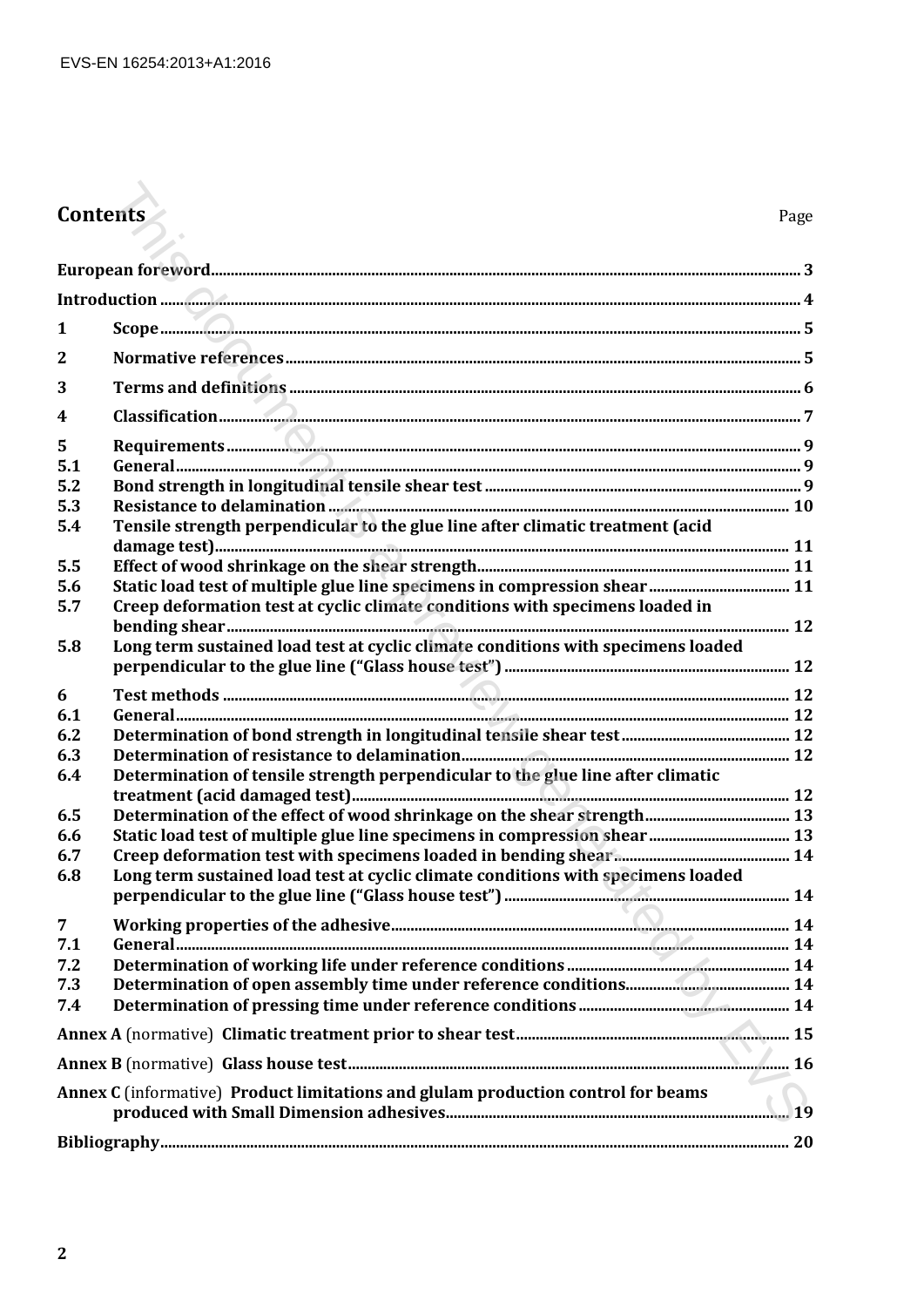### **European foreword**

This document (EN 16254:2013+A1:2016) has been prepared by Technical Committee CEN/TC 193 "Adhesives", the secretariat of which is held by AENOR.

This European Standard shall be given the status of a national standard, either by publication of an identical text or by endorsement, at the latest by October 2016, and conflicting national standards shall be withdrawn at the latest by October 2016.

Attention is drawn to the possibility that some of the elements of this document may be the subject of patent rights. CEN [and/or CENELEC] shall not be held responsible for identifying any or all such patent rights.

This document includes Amendment 1 approved by CEN on 2016-02-09.

This document supersedes EN 16254:2013.

The start and finish of text introduced or altered by amendment is indicated in the text by tags  $\ket{A}$ .

According to the CEN/CENELEC Internal Regulations, the national standards organizations of the following countries are bound to implement this European Standard: Austria, Belgium, Bulgaria, Croatia, Cyprus, Czech Republic, Denmark, Estonia, Finland, Former Yugoslav Republic of Macedonia, France, Germany, Greece, Hungary, Iceland, Ireland, Italy, Latvia, Lithuania, Luxembourg, Malta, Netherlands, Norway, Poland, Portugal, Romania, Slovakia, Slovenia, Spain, Sweden, Switzerland, Turkey and the United Kingdom.

This document is a preview generated by EVS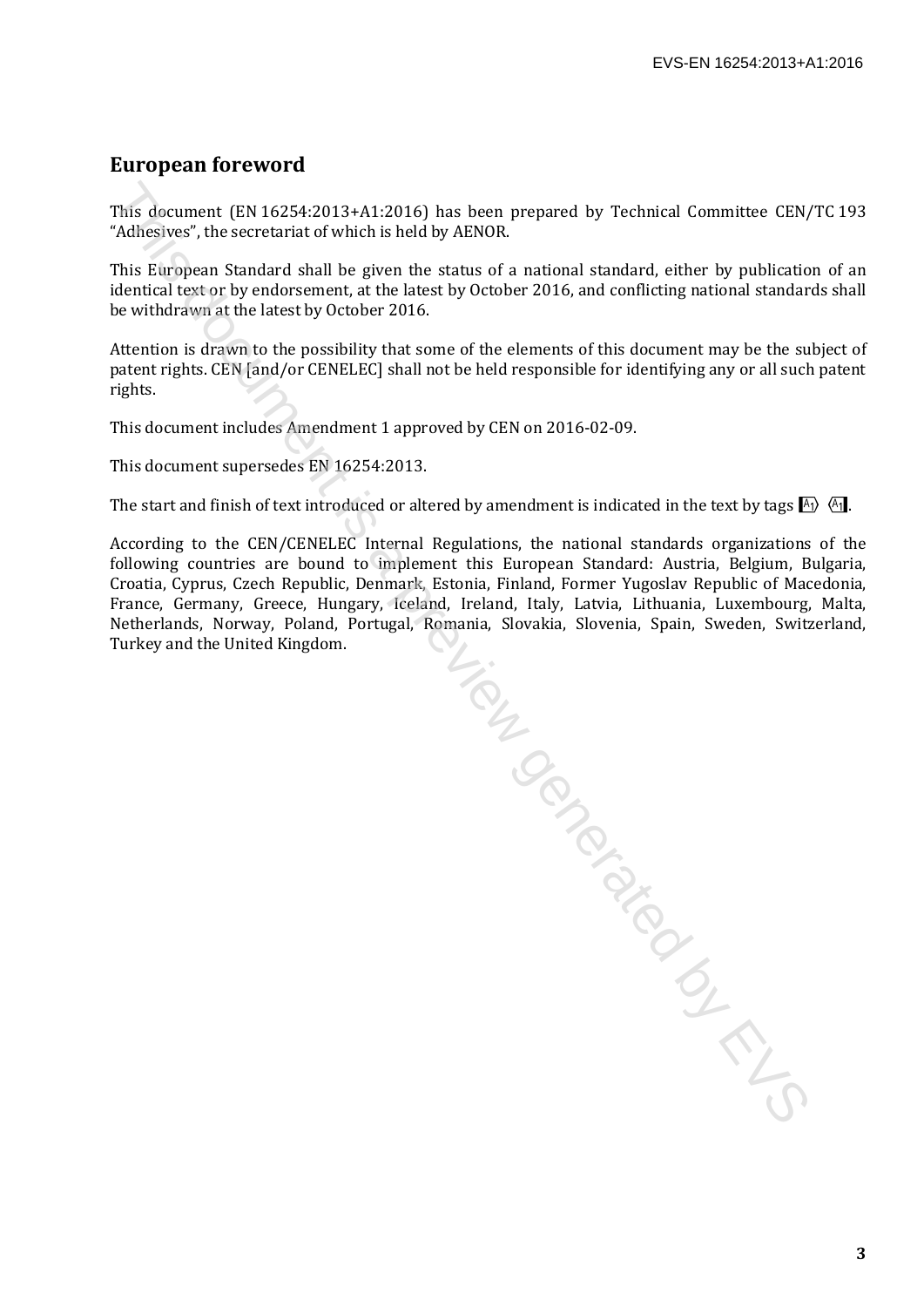## **Introduction**

This document is one of a series dealing with emulsion polymerised isocyanate (EPI) adhesives for use with timber structures, and is published in support of product standards for bonded load-bearing timber structures.

The series consists of:

- one standard for classification and performance requirements (EN 16254),
- seven test methods (EN 302-1, EN 302-2, EN 302-3, EN 302-4, EN 15416-2, EN 15416-3 and the method given in Annex B of this standard ("Glass house")) used to assess the performance of adhesives after specified heat and humidity treatments, and For the one of a series dealing with emulsion polymerised isocyanate (EPI) adhesives for used<br>smaller structures, and is published in support of product standards for bonded boad-braring<br>structures, exceptions of the stand
- three test methods (EN 302-7, EN 15416-4 and EN 15416-5) to characterise the working properties of the adhesive.

**4**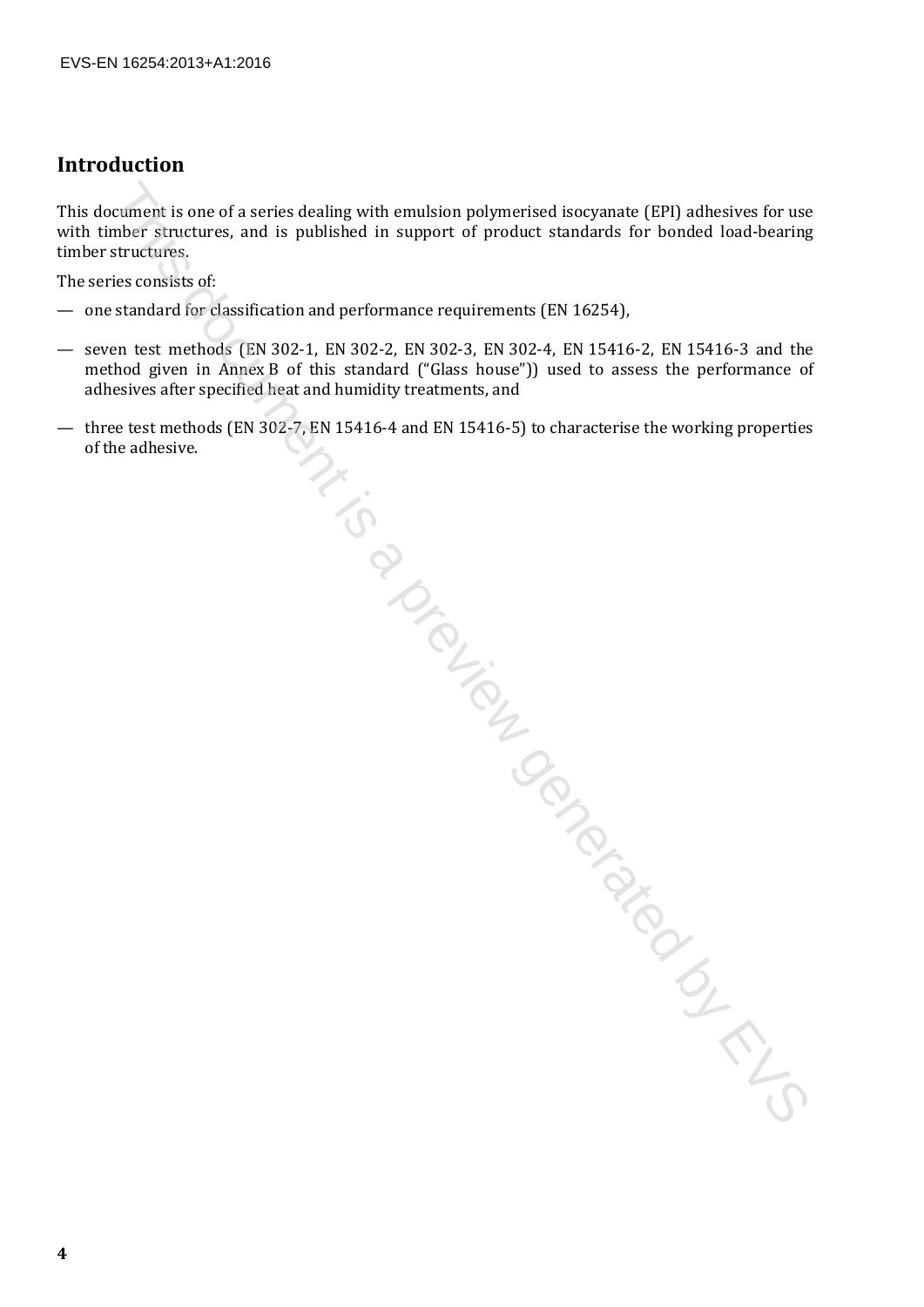### **1 Scope**

This European Standard establishes a classification for emulsion polymerised isocyanate (EPI) adhesives according to their suitability for use in load-bearing timber structures in defined climatic exposure conditions, and specifies performance requirements for such adhesives for the industrial manufacture of load-bearing timber structures only.

 $\overline{A_1}$ ) The performance requirements of this European Standard apply to the adhesives only, not to the timber structure. This European Standard does not cover the performance of adhesives for on-site gluing (except for factory-like conditions) nor the production of wood-based panels, except solid wood panels, or modified and stabilized wood with considerably reduced swelling and shrinkage properties, e.g. such as acetylated wood, heat treated wood and polymer impregnated wood.  $\overline{A_1}$ This Yaromann Standard establishes, a classification for emulation prolongation and the strained in the Structure in defined by a strained in the structure in defined by the strained interpretation of the prefirement cond

This European Standard is primarily intended for the use of adhesive manufacturers and for the use in timber structures bonded with adhesives, to assess or control the quality of adhesives. This European Standard only specifies the performance of an adhesive for use in an environment corresponding to the defined conditions.

Such an adhesive meeting the requirements of this European Standard for its type is adequate for use in a load-bearing timber structure, provided that the bonding process has been carried out according to an appropriate product standard.

### **2 Normative references**

The following documents, in whole or in part, are normatively referenced in this document and are indispensable for its application. For dated references, only the edition cited applies. For undated references, the latest edition of the referenced document (including any amendments) applies.

EN 302-1, *Adhesives for load-bearing timber structures — Test methods — Part 1: Determination of longitudinal tensile shear strength*

EN 302-2, *Adhesives for load-bearing timber structures — Test methods — Part 2: Determination of resistance to delamination*

EN 302-3, *Adhesives for load-bearing timber structures — Test methods — Part 3: Determination of the effect of acid damage to wood fibres by temperature and humidity cycling on the transverse tensile strength*

EN 302-4, *Adhesives for load-bearing timber structures — Test methods — Part 4: Determination of the effects of wood shrinkage on the shear strength*

EN 302-7, *Adhesives for load-bearing timber structures — Test methods — Part 7: Determination of the working life under referenced conditions*

EN 923:2005+A1:2008, *Adhesives — Terms and definitions*

EN 15416-2, *Adhesives for load bearing timber structures other than phenolic and aminoplastic — Test methods — Part 2: Static load test of multiple bondline specimens in compression shear*

EN 15416-3, *Adhesives for load bearing timber structures other than phenolic and aminoplastic — Test methods — Part 3: Creep deformation test at cyclic climate conditions with specimens loaded in bending shear*